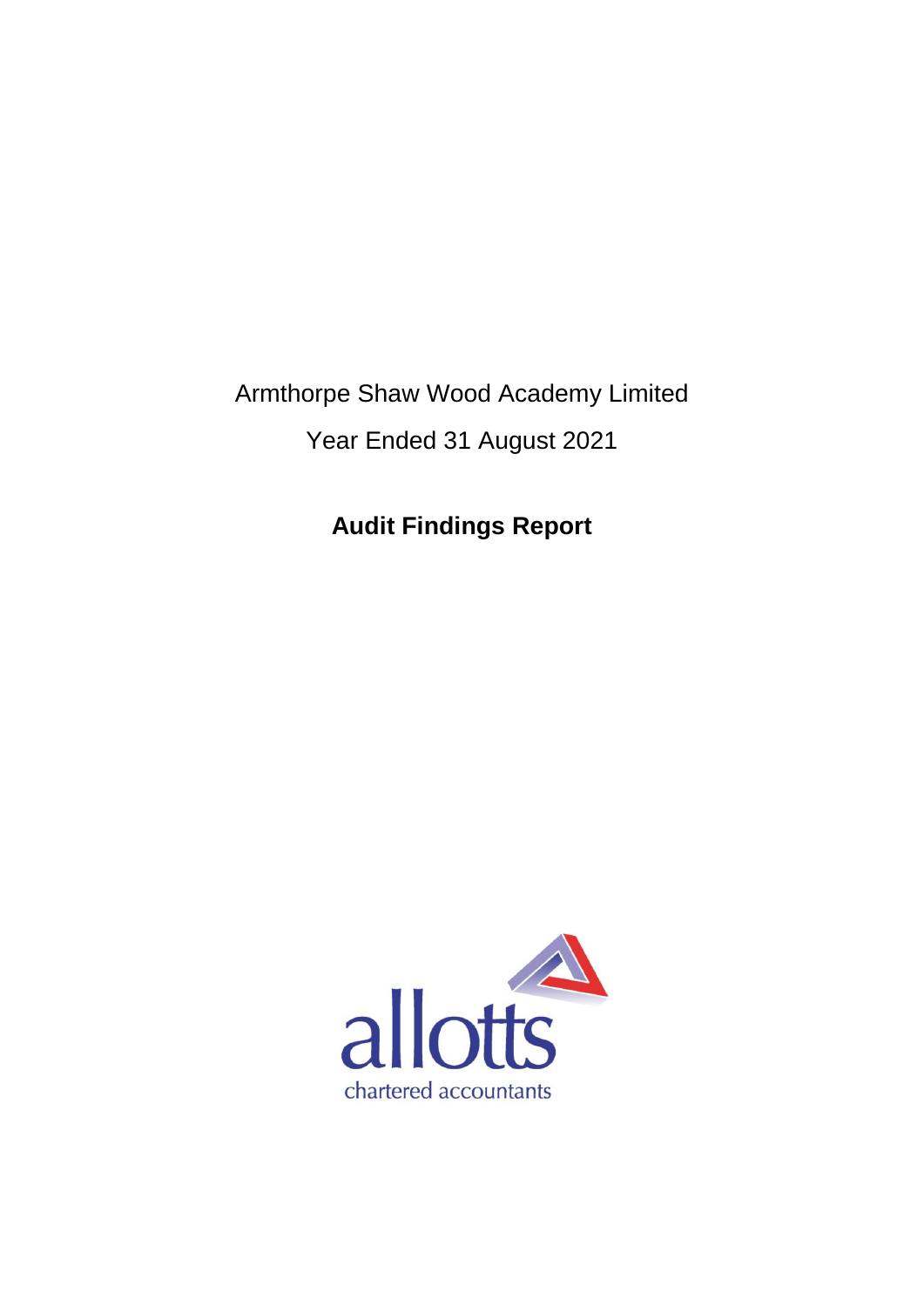# **Contents**

|                                            | Page           |
|--------------------------------------------|----------------|
| 1. Introduction                            | 1              |
| 2. Overall objective                       | $\overline{2}$ |
| 3. Strategy and areas covered              | 4              |
| 4. Audit summary                           | 5              |
| 5. Key findings                            | 6              |
| Appendix 1 Surplus/Deficit reconciliation  | 12             |
| Appendix 2 Unadjusted misstatements        | 13             |
| Appendix 3 Other findings from the audit   | 14             |
| Appendix 4 Draft letters of representation | 15             |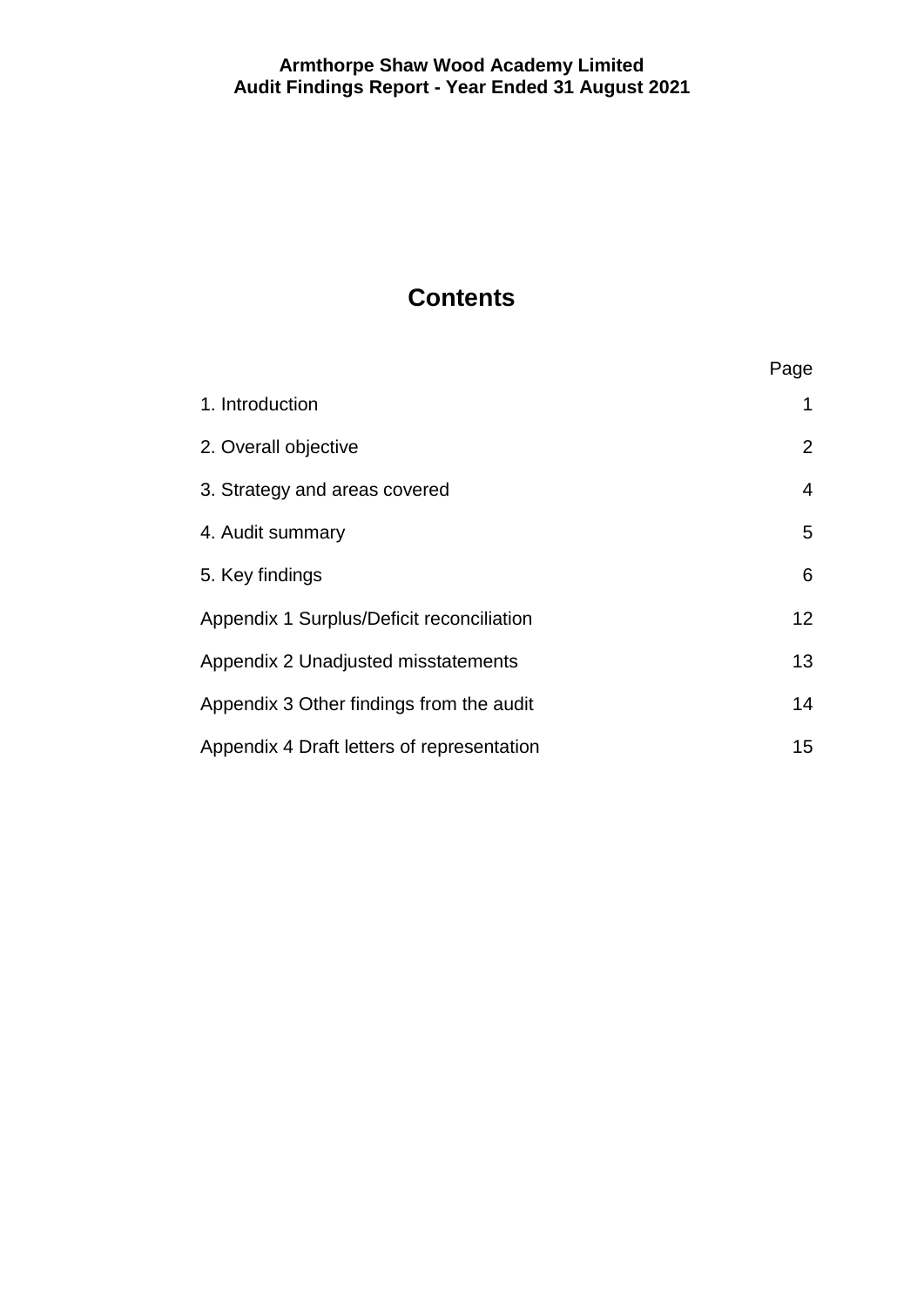# **1. Introduction**

The purpose of this report is to set out significant matters which came to our attention during the course of our work in connection with the audit of the financial statements and the independent reporting accountant's assurance report on regularity for the year ended 31 August 2021.

The report forms part of the ongoing communication we are required to have under International Standards on Auditing (UK and Ireland). Its content is prescribed by the Academy Financial Handbook and auditing standards, and includes:

- The auditor's approach to the audit
- Areas covered by the audit
- The auditor's findings, including any significant concerns, if arising, including ratings of the importance / risk
- Audit recommendations
- The academy trust's response to the auditor's recommendations including timescale for action
- The status of any audit recommendations from the previous year

In the context of the above, we as auditors are required to report significant findings from the audit, which include:

- The auditor's views about significant qualitative aspects of the academy trust's accounting practices, including accounting policies, accounting estimates and financial statement disclosures
- Significant difficulties, if any, encountered during the audit
- Significant matters, if any, arising from the audit that were discussed, or subject to correspondence with management
- Written representations the auditor is requesting
- Other matters, if any, arising that, in the auditor's professional judgement, are significant to the oversight of the financial reporting process

We also report to you any significant deficiencies in internal control identified during our audit and any other deficiencies, which, in our professional judgement are of sufficient importance to merit your attention.

The matters included in this report have been discussed with the academy trust's management during the audit.

## **1.1. Use of this report**

The report is prepared solely for the confidential use of the academy trust and relates only to those matters which came to our attention as part of our normal audit and assurance report procedures which are principally designed to enable us to form an audit opinion on the financial statements and an assurance opinion on regularity.

Our work was not carried out for the purpose of expressing an opinion on the effectiveness of internal control, is not designed to test all internal controls or identify all areas of control weakness and should not be relied upon to disclose errors or irregularities which are not material in relation to the financial statements or regularity report. It is prepared solely for the use of the Board of Trustees of the academy trust and should not be communicated in whole or in part to any third party and we accept no responsibility to any party who places reliance on it.

## **1.2. Acknowledgements**

We would like to take this opportunity to thank all staff we met during our audit for their cooperation and assistance.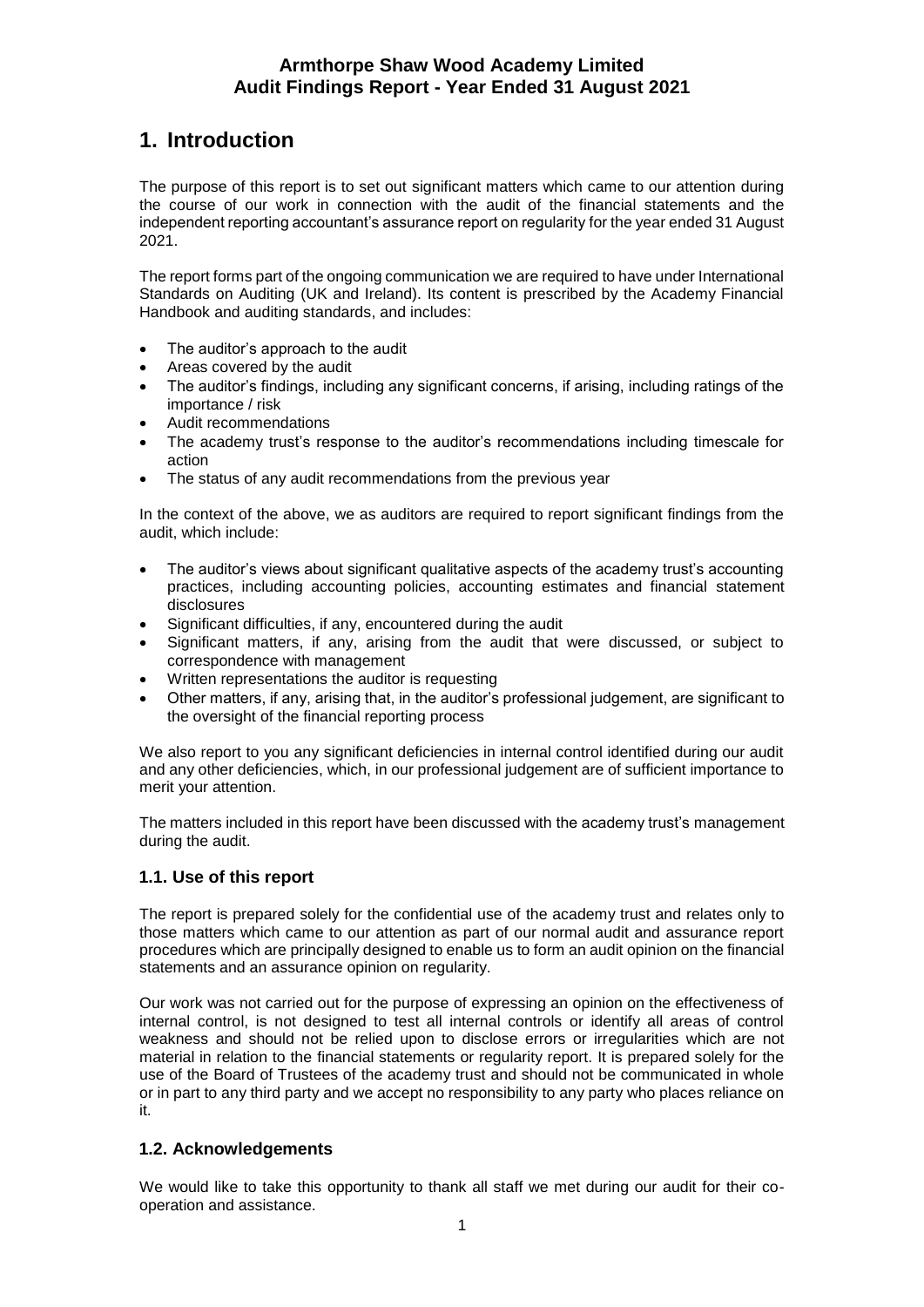# **2. Overall Objective**

Our work is designed to consider whether:

- the financial statements of the academy trust give a true and fair view of the state of the academy trust's affairs at 31 August 2021 and of its incoming resources and application of resources, including its income and expenditure for the year then ended;
- the financial statements have been properly prepared in accordance with the ESFA Accounts Direction, the Companies Act 2006 and UK Generally Accepted Accounting Practice;
- the information given in the Report of Trustees is consistent with the financial statements; and
- anything has come to our attention which suggests in all material respects the expenditure disbursed and the income received has not been applied to the purposes intended by Parliament and the financial transactions do not confirm to the authorities which govern them.

## **2.1. Audit approach**

Our overall audit approach is risk based and our detailed approach to individual components of the financial statements is derived from the results of our risk assessment on each area.

Our objective is to obtain sufficient appropriate evidence in order to form an audit opinion on the financial statements which have been prepared by management. Our audit plan is tailored to ensure that we carry out the minimum amount of audit work required to achieve our objective. The level of detail of our testing depends on the risks identified and the relative complexity of individual audit areas. This ensures that we concentrate our audit work on the areas identified as being of the highest risk of material misstatement and our work in lower risk areas is proportionately lower. The audit of the financial statements does not relieve management or those charged with governance of their responsibilities, which are set out in our letter of engagement.

## **2.2 Approach to regularity assurance**

Our work is a limited assurance engagement as defined in our engagement letter. The objective of a limited assurance engagement is to perform such procedures as to obtain information and explanations in order to provide us with sufficient appropriate evidence to express a negative conclusion on regularity. A limited assurance engagement is more limited in scope than a reasonable assurance engagement and consequently does not enable us to obtain assurance that we would become aware of all significant matters that might be identified in a reasonable assurance engagement. Accordingly, we do not express a positive opinion. Our engagement includes examination, on a test basis, of evidence relevant to the regularity and propriety of the academy trust's income and expenditure.

## **2.3 Materiality**

Audit materiality on the financial statements as a whole relates to the level at which misstatements or omissions individually or in aggregate would affect the decisions of users of the financial statements, and the financial statements would no longer show a true and fair view.

The assessment of what is material is a matter of professional judgement and includes consideration of both the amount (quantity) and the nature (quality) of misstatements.

In carrying out an audit, we are concerned that accounts as presented show a true and fair view. Truth and fairness does not imply absolute accuracy but rather that the accounts reasonably state the affairs of the entity and do not contain any significant inaccuracies.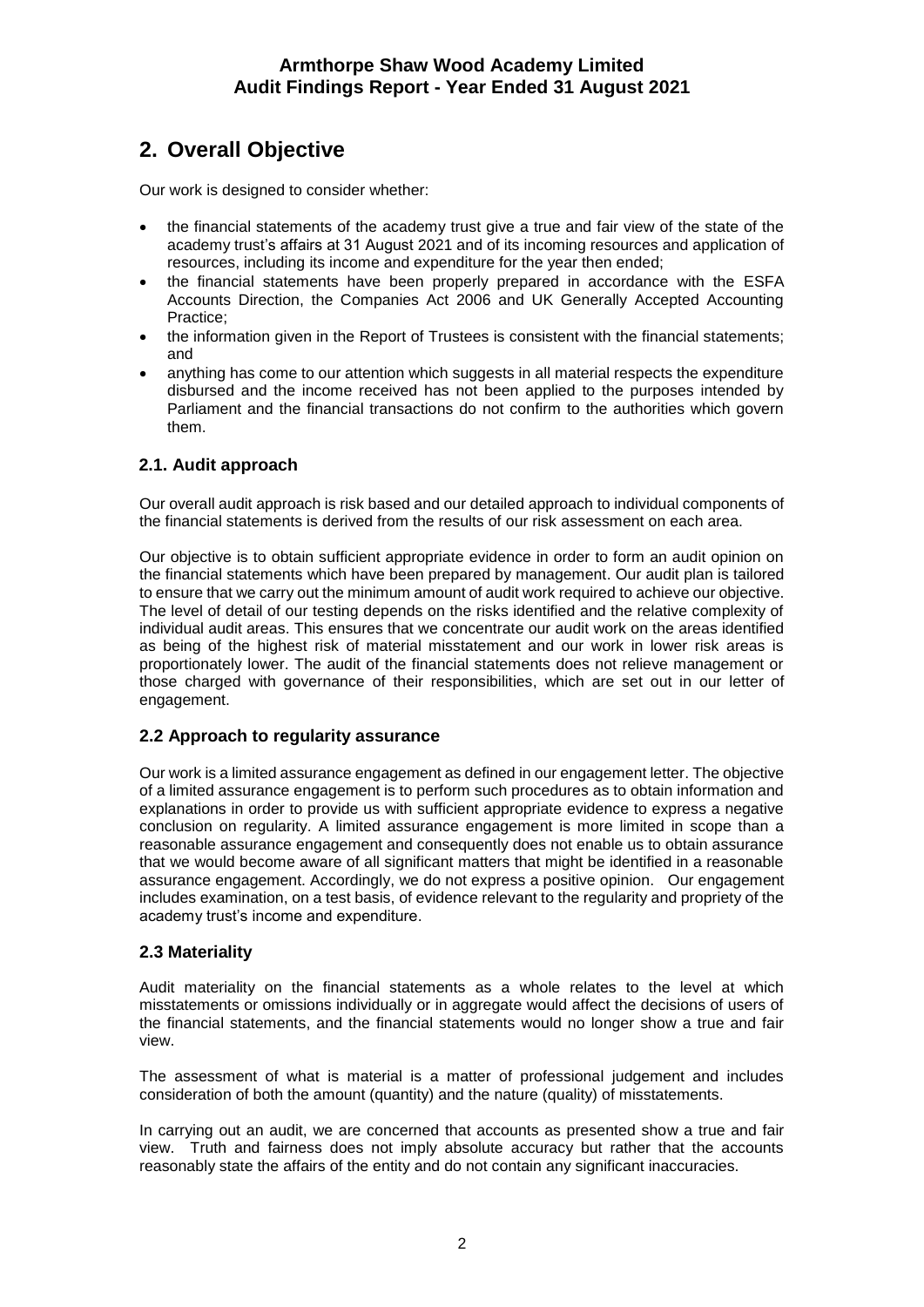# **2. Overall Objective (continued)**

## **2.3 Materiality (continued)**

Certain items within a set of accounts, such as trustees' emoluments or loans, must be legally disclosed and therefore in this context materiality would not be relevant.

Similarly, certain transactions or balances including issues of irregularity or propriety, may reasonably be expected to influence the decisions of users at a lower level and we determine this level accordingly.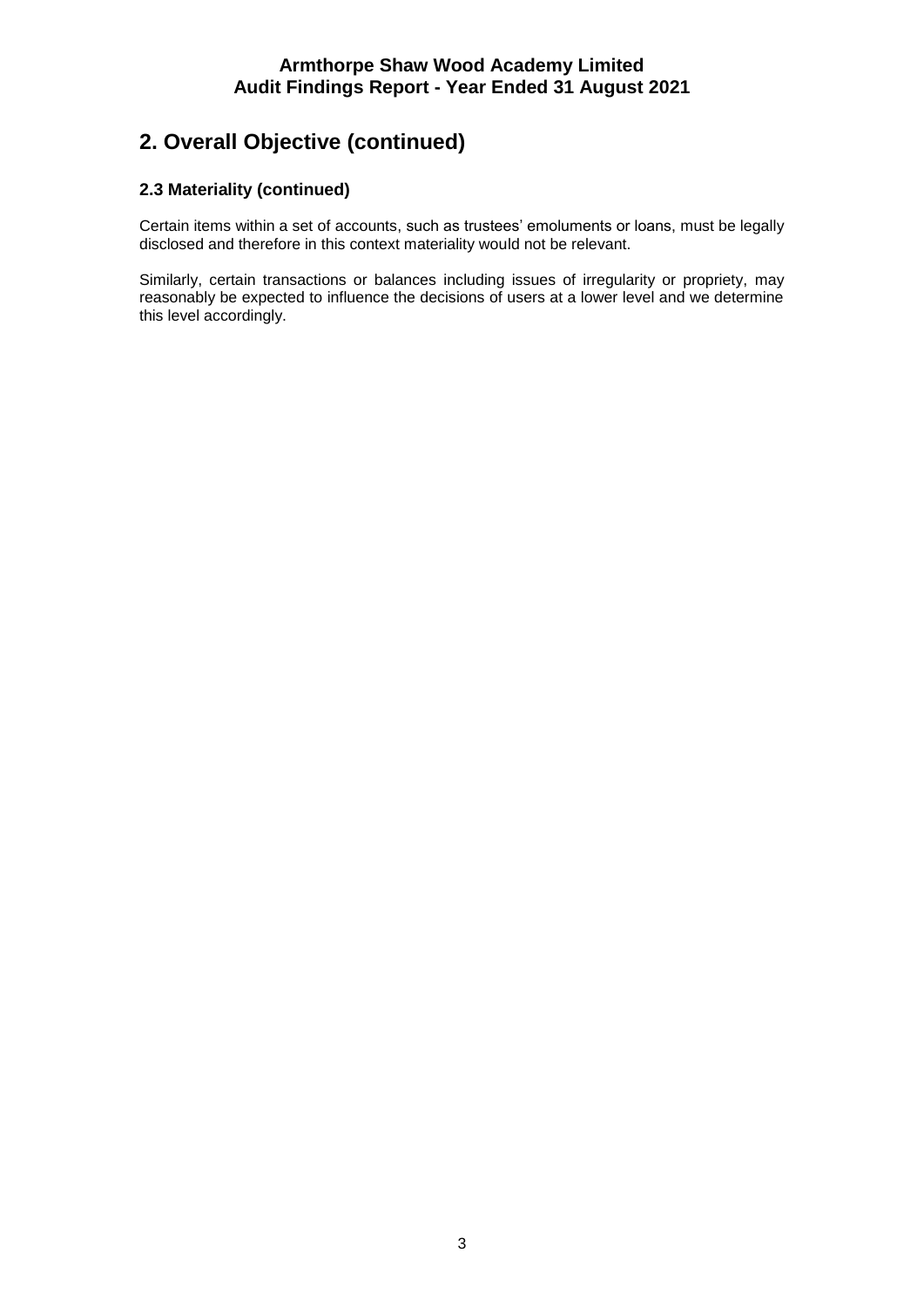# **3. Strategy and areas covered**

## **3.1. Overall audit strategy**

Our overall audit strategy included:

- discussions with management and reviewing interim figures, the budget return and internal reviewer reports to update our understanding of the academy trust, to identify any changes and identify areas of higher risk;
- reviewing the design and implementation of internal control systems affecting the areas of the financial statements identified as higher risk;
- carrying out risk assessment procedures to assess the overall audit risk and risk on individual audit areas
- using the risk assessment to plan and develop an appropriate audit plan and procedures
- substantive testing, along with observation, enquiry and walk through tests of systems to confirm that the systems and controls as advised to us are operating effectively and as stated
- verifying any material balance sheet figures
- performing analytical review of income and expenditure
- confirming that the financial statements had been prepared in accordance with the Academies Accounts Direction 2020 to 2021 in all material respects

# **3.2. Regularity work**

Our work on regularity included:

- enquiry of officers of the academy trust
- review and testing of income and expenditure for compliance with the funding and other agreements, the Academies Financial Handbook and the academy trust's system of controls
- examination of relevant documents
- review of the activities carried out by the academy trust
- review of the delegated authorities set out in the Academies Financial Handbook
- a review of governance, as set out in the Academies Accounts Direction 2020 to 2021

## **3.3. Higher risk areas identified at the planning stage**

The following areas were identified as high risk at the audit planning stage and our audit approach concentrated on these areas accordingly:

- Income recognition under ISA 240 there is a presumed risk that income may be misstated due to incorrect revenue recognition
- Management override under ISA 240 there is a presumed risk of the management override of controls in all entities
- Related parties specific controls and disclosures are required in this area. There is a risk that accounting procedures may treat related party transactions in the same way as other transactions hence the additional requirements could be overlooked
- Effects of COVID-19 to what extent the governance and control arrangements and operations of the academy trust were impacted by COVID-19.
- The ability of the Academy to continue as a going concern. The Academy has made a deficit in the last few years. We will review how the school has addressed this issue.
- Considerable rewiring work has been completed on the school. Correct accounting treatment of the income and expenditure will be considered
- Employee remuneration is a significant expense. We will review the controls in this area.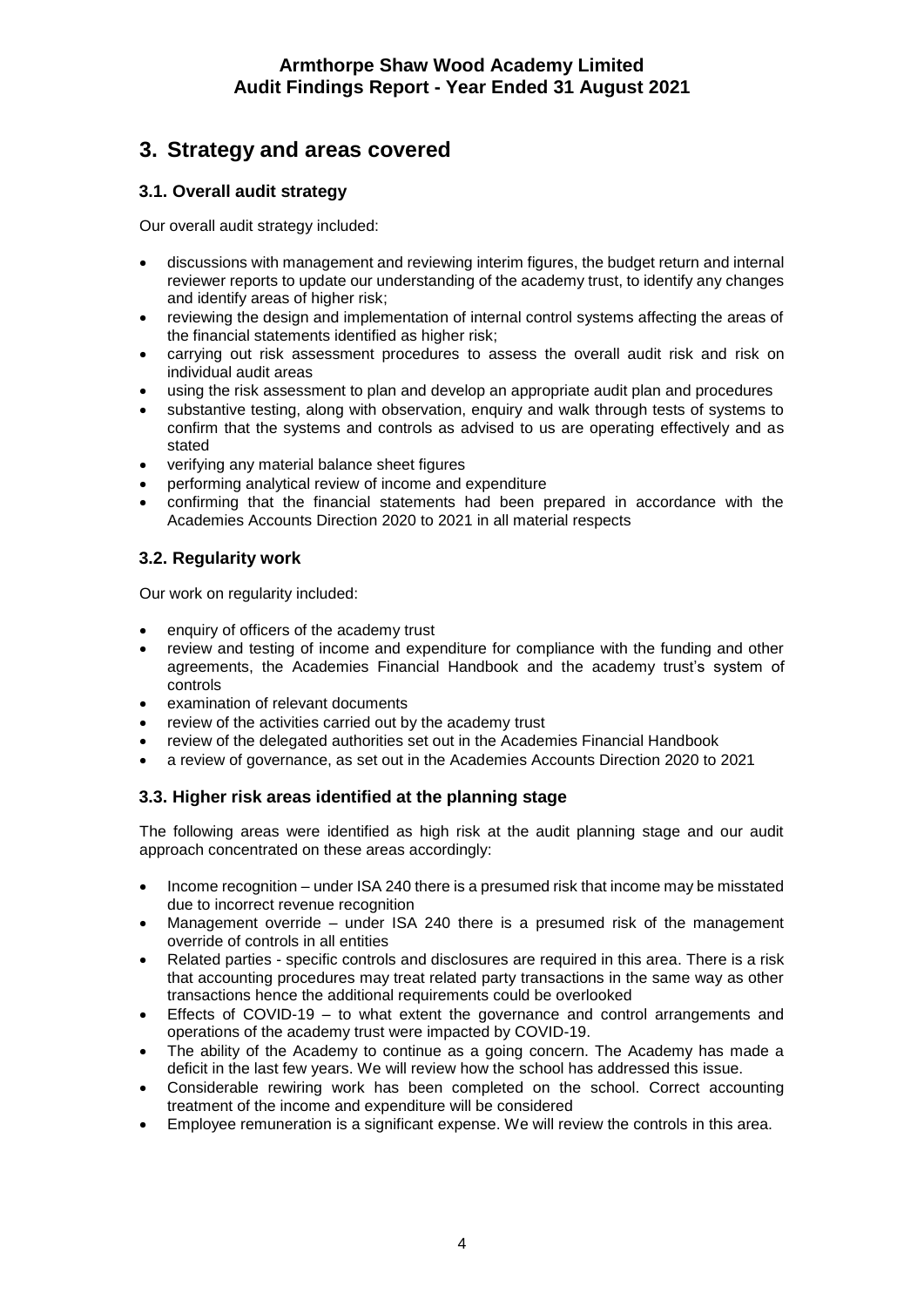# **4. Audit summary**

Our audit work is substantially complete subject to the matters set out below:

- receipt of the signed letters of representation
- completion of the subsequent events review

We anticipate issuing an unmodified audit opinion on the financial statements and an unqualified assurance report on regularity.

We have not identified any additional areas of risk, following our fieldwork, other than those matters identified at the planning stage and detailed in section 5.1.

We have not identified deficiencies in internal controls as confirmed in section 5.2.1. Section 5.2.2 includes an update on the status of previous recommendations.

We have identified issues with regularity and these are detailed in Section 5.2.3. Section 5.2.4 includes an update on the status of previous recommendations

As previously advised, we consider that the potential threats to our auditor independence, and any safeguards adopted are as follows:

 Preparation of the statutory financial statements and audit work carried out by the same team. The safeguards adopted to counter any management or self-review threats arising are approval of any adjustments by informed management.

Included in the appendices to this report are:

- details of the adjustments made to the trial balance figures to arrive at the figures in the final accounts, presented as a deficit reconciliation (Appendix 1)
- a summary of the unadjusted misstatements identified during audit testing (Appendix 2)
- our views on the significant qualitative aspects of the academy trust's accounting practices (Appendix 3)
- draft letters of representation for the audit and regularity assignment (Appendix 4)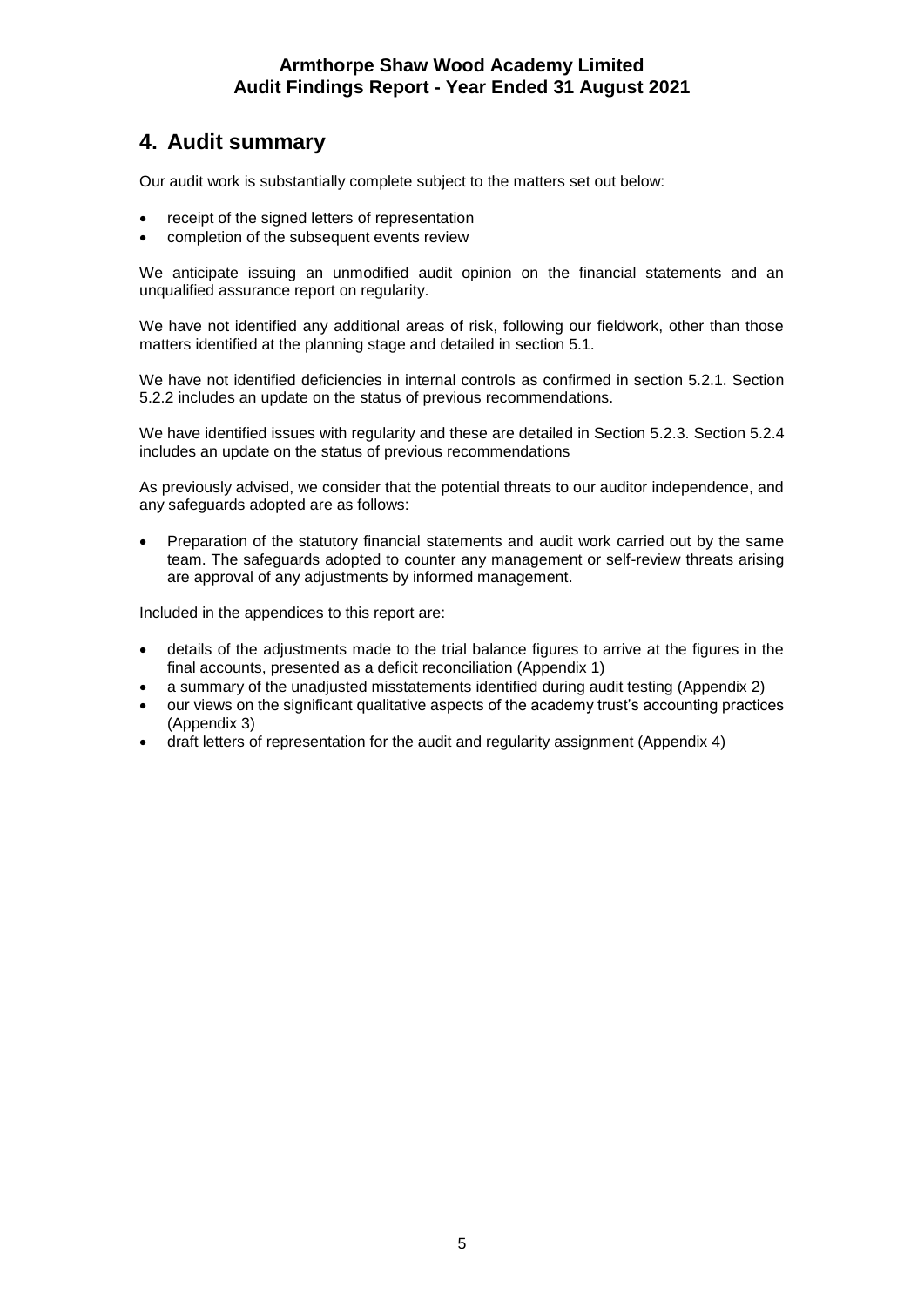# **5. Key findings**

# **5.1. Matters identified at the planning stage**

|                | Issue identified       | <b>Notes</b>                                                                                                                                                                                            |  |  |  |
|----------------|------------------------|---------------------------------------------------------------------------------------------------------------------------------------------------------------------------------------------------------|--|--|--|
|                | Income recognition     | • General Annual Grant (GAG) and other ESFA income included in the financial statements was successfully agreed to final funding<br>confirmation from the ESFA.                                         |  |  |  |
|                |                        | • Management confirmed that there is no ESFA clawback in respect of pupil numbers. We confirmed that pupil numbers are within the range<br>where no clawback would be expected.                         |  |  |  |
|                |                        | • Accrued / deferred income had been correctly provided where income is for a period other than the year ended 31 August.                                                                               |  |  |  |
|                |                        | • Non-recurrent grant income and other material sources of income were agreed to offer letters and contracts to ensure correctly recognised in<br>the period (see rewiring work below).                 |  |  |  |
|                |                        | • A sample of prepayments, accrued and deferred income have been tested to contracts or other relevant documentation.                                                                                   |  |  |  |
|                |                        | No material issues have been noted re the recognition of income.                                                                                                                                        |  |  |  |
| $\overline{2}$ | Management override    | • We have carried out tests of observation and enquiry and walkthrough tests of systems and controls, as well as checking the adherence to<br>control procedures when carrying out substantive testing. |  |  |  |
|                |                        | • We reviewed the nominal ledger for large and unusual items including journal entries.                                                                                                                 |  |  |  |
|                |                        | • Accounting estimates, judgements and assumptions were reviewed.                                                                                                                                       |  |  |  |
|                |                        |                                                                                                                                                                                                         |  |  |  |
|                |                        | No indication of management override of controls or manipulation of items in the financial statements was noted.                                                                                        |  |  |  |
| 3              | <b>Related parties</b> | • Register of business interests and declarations by trustees and key management personnel were scrutinised                                                                                             |  |  |  |
|                |                        | • Minutes of trustees, meetings and other relevant records and documents were scrutinised.                                                                                                              |  |  |  |
|                |                        | • Income and expenditure were scrutinised in comparison to declared interests.                                                                                                                          |  |  |  |
|                |                        | No unidentified related party transactions were found or no non-compliance procedures have been noted.                                                                                                  |  |  |  |
| 4              | Effects of COVID-19 on | • We reviewed expenditure during the lockdown periods for compliance with financial regulations                                                                                                         |  |  |  |
|                | operations             | • We discussed control and governance arrangements with management and trustees                                                                                                                         |  |  |  |
|                |                        | • We tested COVID-19 income and expenditure                                                                                                                                                             |  |  |  |
|                |                        | • We considered the effect on going concern                                                                                                                                                             |  |  |  |
|                |                        | No material issues have been noted regarding the effects of Covid-19 on the trusts governance and control arrangements and operations.                                                                  |  |  |  |
| 5              | Going concern          | • The Academy closely monitors and controls budgets, cash flows and forecasts.                                                                                                                          |  |  |  |
|                |                        | • We reviewed budget forecasts, considered likely future reserves and cash balances and discussed with management                                                                                       |  |  |  |
|                |                        |                                                                                                                                                                                                         |  |  |  |
|                |                        | No indication of going concern issues were noted for at least the next twelve months.                                                                                                                   |  |  |  |
| 6              | Rewiring work          | • We have reviewed documents in connection with grants and loans to finance the project                                                                                                                 |  |  |  |
|                |                        | • We reviewed tender documents and purchase invoices connected with the project                                                                                                                         |  |  |  |
|                |                        | The accounting entries in respect of the project have been discussed with management and appropriate adjustments made to the accounts.                                                                  |  |  |  |
|                |                        | These have been agreed with management and are further explained in the adjusted errors section in Appendix 1.                                                                                          |  |  |  |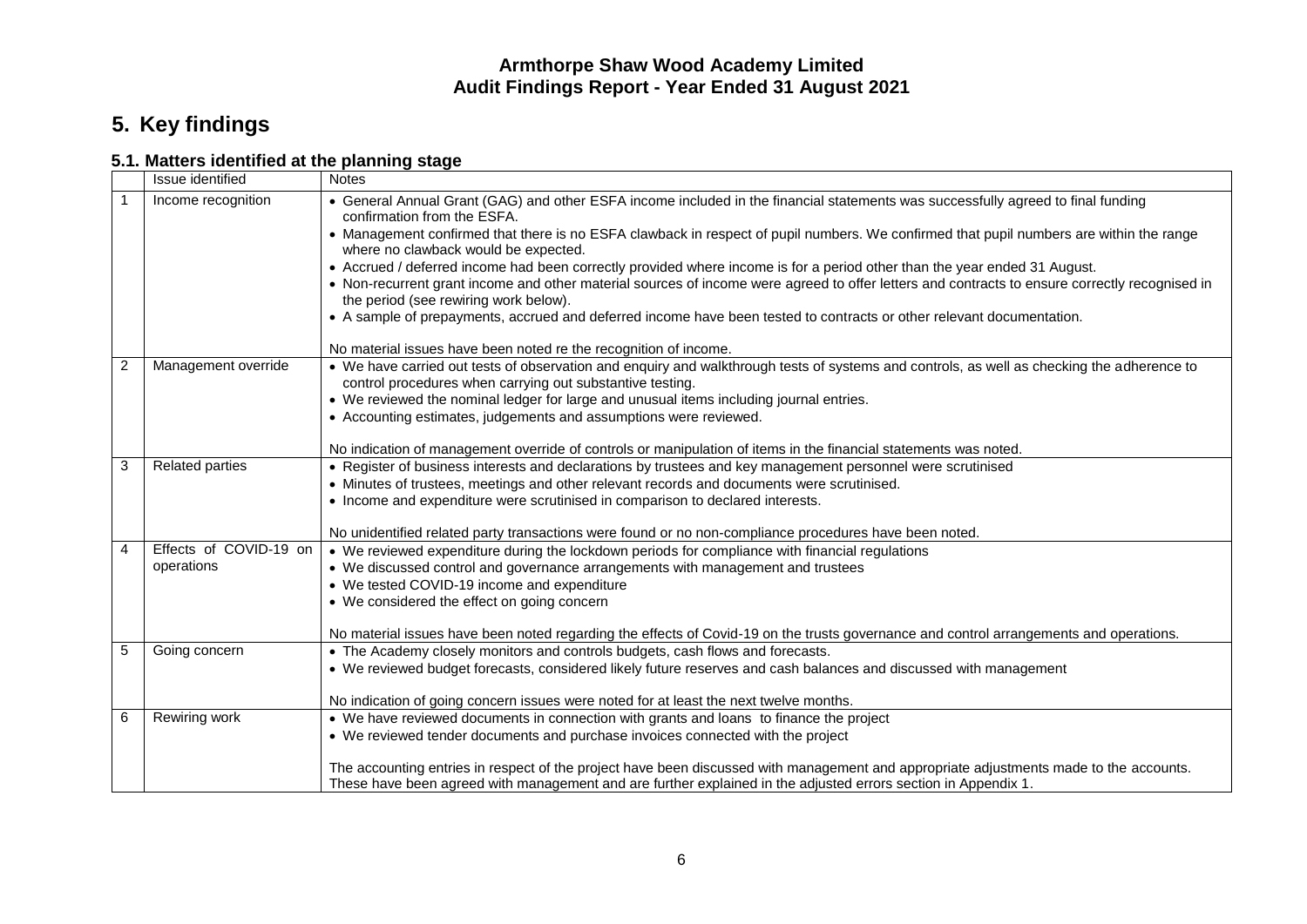| <b>Employee Remuneration</b> | • We have carried out tests of observation and enquiry and walkthrough tests of systems and controls, as well as checking the adherence to<br>control procedures when carrying out substantive testing. |
|------------------------------|---------------------------------------------------------------------------------------------------------------------------------------------------------------------------------------------------------|
|                              | No material issues were noted.                                                                                                                                                                          |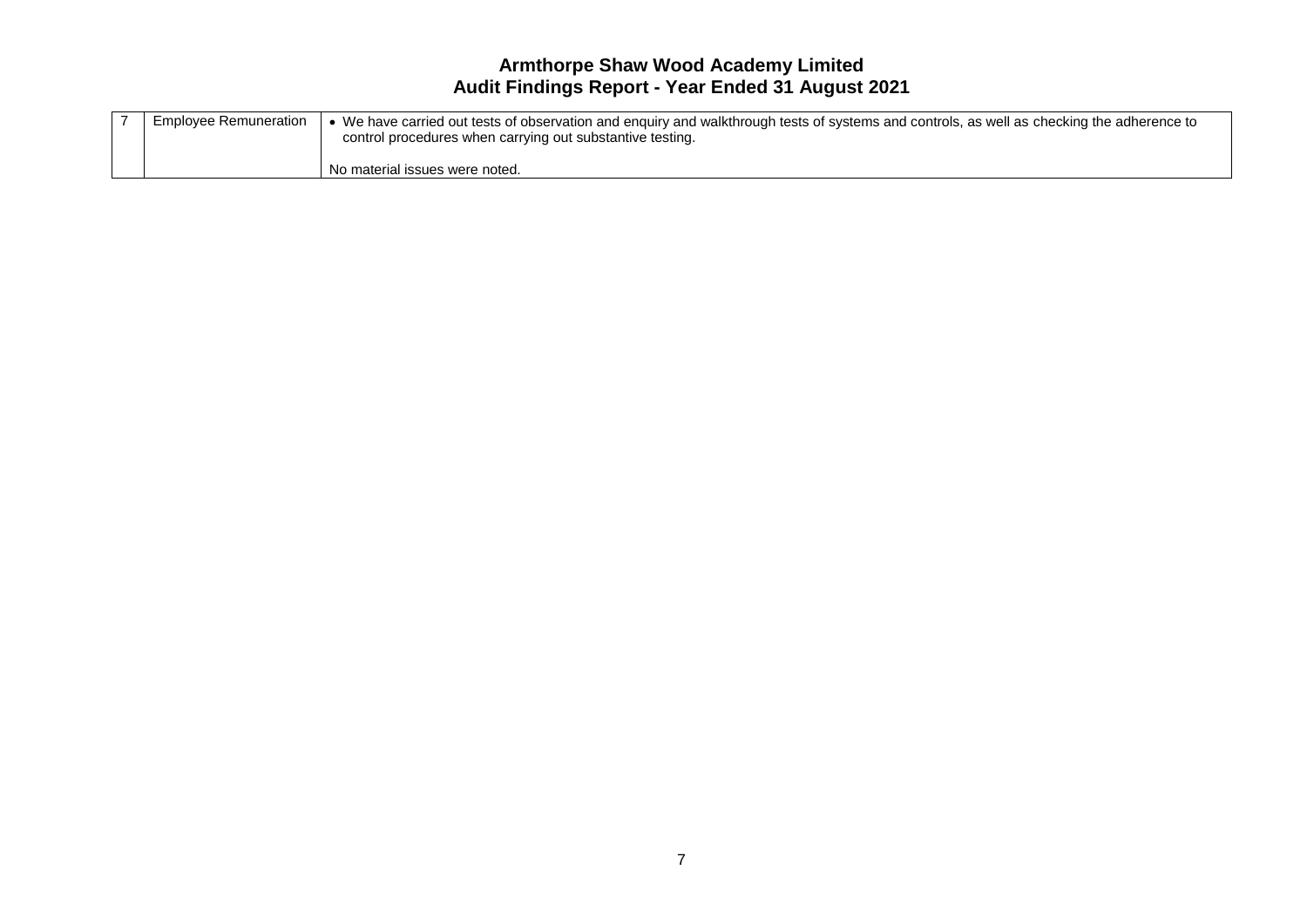## **5.2. Matters identified during the fieldwork**

Our work is not designed to test all internal controls or identify all areas of control weakness and should not be relied upon to disclose errors or irregularities which are not material in relation to the financial statements or regularity report. Our report relates only to those matters which came to our attention as part of our normal audit and assurance report procedures which are principally designed to enable us to form an audit opinion on the financial statements and an assurance opinion on regularity.

## **Grading structure**

For each recommendation we have assigned a grading of High, Medium or Low priority depending on the importance or risk of the issue as explained below:

| Priority      | Classification                                                                                                                                   |
|---------------|--------------------------------------------------------------------------------------------------------------------------------------------------|
| <b>High</b>   | A high priority issue that must be addressed immediately                                                                                         |
| <b>Medium</b> | An important issue which should be addressed soon.                                                                                               |
| Low           | Issues that relate to minor control deficiencies that should be addressed within an agreed<br>timescale, or an advisory issue for consideration. |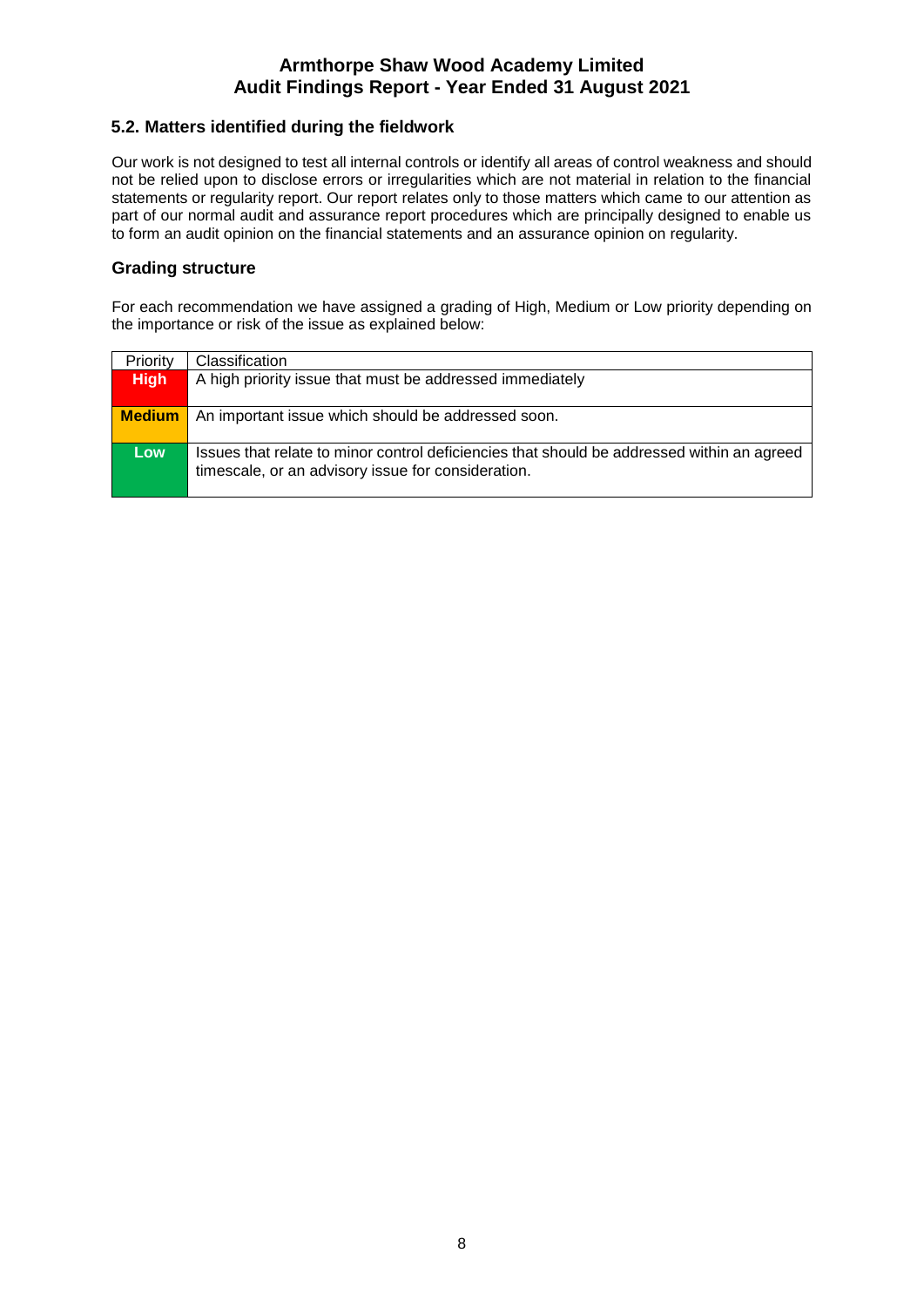## **5.2.1. Internal controls – Audit**

No significant issues were noted.

# **5.2.2. Status of previous recommendations - Audit**

| <b>Explorers Income reconciliation</b>                                                                                                                                                                           |                                                                         |
|------------------------------------------------------------------------------------------------------------------------------------------------------------------------------------------------------------------|-------------------------------------------------------------------------|
| <b>Observations</b>                                                                                                                                                                                              | <b>Recommendations</b>                                                  |
| • It was noted that the Explorers Income did not reconcile to the weekly cash sheets and vouchers<br>sheets.                                                                                                     | • It should be ensured that monthly reconciliations are carried<br>out. |
| <b>Implications</b>                                                                                                                                                                                              |                                                                         |
| • There is an increased risk of cash not being accounted for.                                                                                                                                                    |                                                                         |
|                                                                                                                                                                                                                  | <b>Priority: MEDIUM</b>                                                 |
| <b>Management Response</b>                                                                                                                                                                                       | Timescale: 31 December 2020                                             |
| This was due to income being received via direct credit/ standing orders after Explorers had closed. There were no sessions to reconcile this income to so no reconciliations<br>were carried out after closure. |                                                                         |
| <b>Update 2021:</b> Due to Covid, income in respect of explorers income has not been material during the year to 31 August 2021.                                                                                 |                                                                         |

| <b>Bank reconciliations</b>                                                                                                                                                                                                         |                                                                                                       |
|-------------------------------------------------------------------------------------------------------------------------------------------------------------------------------------------------------------------------------------|-------------------------------------------------------------------------------------------------------|
| <b>Observations</b>                                                                                                                                                                                                                 | <b>Recommendations</b>                                                                                |
| • It was noted that the June bank reconciliation was missing and the July bank reconciliation was not<br>completed.                                                                                                                 | • It should be ensured that the bank reconciliations are<br>completed monthly as required by the AFH. |
| <b>Implications</b>                                                                                                                                                                                                                 |                                                                                                       |
| • This is not in compliance with Section 2.7 of the Academies Financial Handbook relating to 'Main<br>Financial Requirements'.                                                                                                      | <b>Priority: HIGH</b>                                                                                 |
| Timescale: 31 December 2020<br><b>Management Response</b>                                                                                                                                                                           |                                                                                                       |
| Noted and all ensure monthly reconciliations is the future. This was due to lack of bank transactions during the pandemic meaning a reconciliation was not deemed<br>necessary. However, this will now continue to be done monthly. |                                                                                                       |
| Update 2021: No issues in this area during the year to 31 August 2021                                                                                                                                                               |                                                                                                       |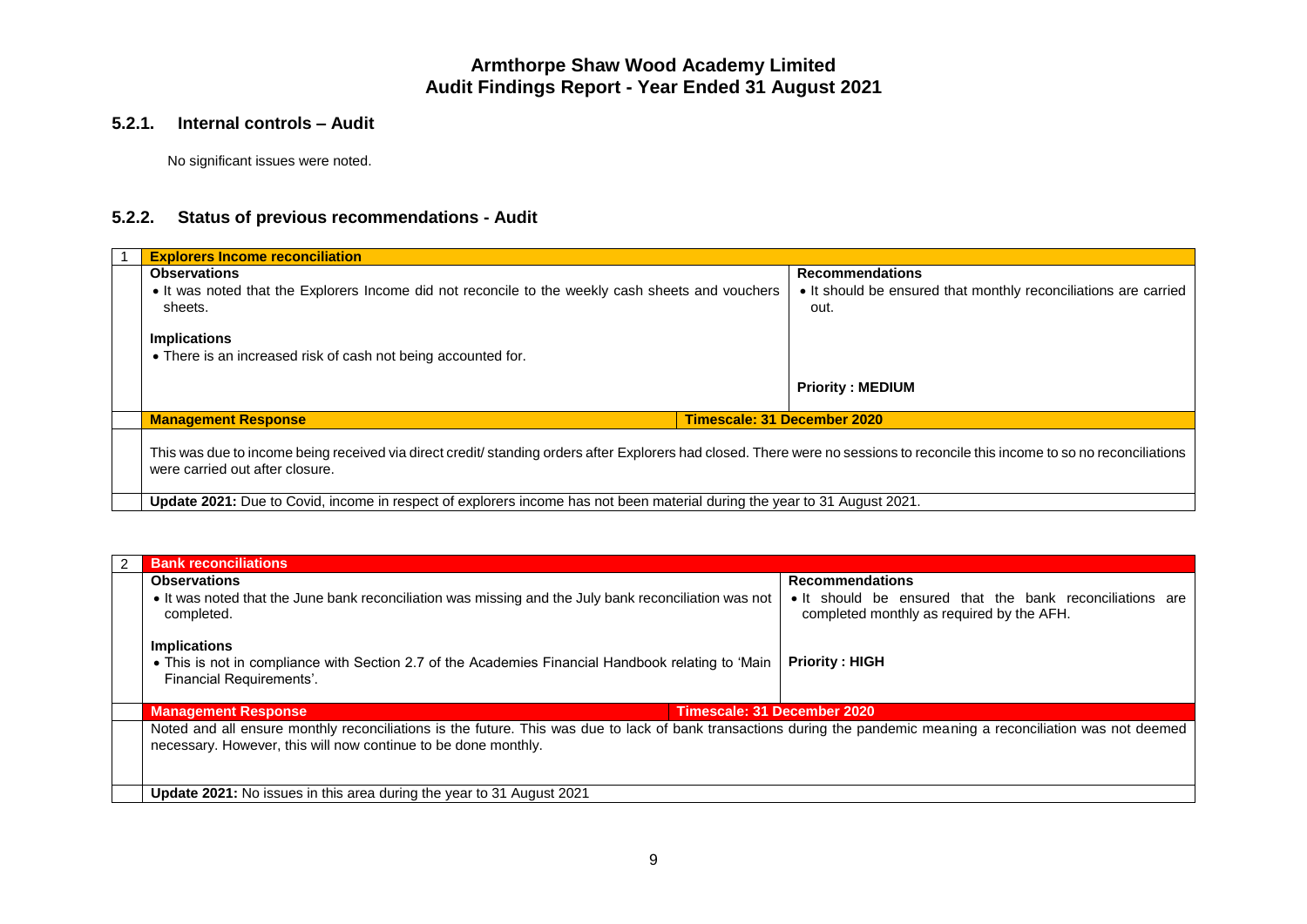# **5.2.3. Issues and recommendations - Regularity**

| <b>Formal approval of Budget</b>                                                                                                                                                                                                      |                                                                                                                                                      |
|---------------------------------------------------------------------------------------------------------------------------------------------------------------------------------------------------------------------------------------|------------------------------------------------------------------------------------------------------------------------------------------------------|
| <b>Observations</b>                                                                                                                                                                                                                   | <b>Recommendations</b>                                                                                                                               |
| • It was noted the 2021-22 budget had not been formally approved in the Board minutes. We<br>understand that this was partly as a result of Covid-19 restrictions effecting planned Board meetings<br>in the latter part of the year. | • The Academy should ensure that future budgets are formally<br>approved by the trustees and this is minuted. This can be in<br>person or virtually. |
| <b>Implications</b><br>• The Academies Financial Handbook states an Academy should "Ensure the board approves a<br>balanced budget for the financial year and minutes their approval [2.3.1]".                                        | <b>Priority: HIGH</b>                                                                                                                                |
| Timescale: 31 August 2022<br><b>Management Response</b>                                                                                                                                                                               |                                                                                                                                                      |
| We will ensure this is signed off in a timely manner in future periods.                                                                                                                                                               |                                                                                                                                                      |

| 2 | <b>Membership - Companies House Details</b>                                                                                                                                                                                                                                                                                                                                                                                                                                           |                                                                                                                                                                                                                                                                                                                                                                 |
|---|---------------------------------------------------------------------------------------------------------------------------------------------------------------------------------------------------------------------------------------------------------------------------------------------------------------------------------------------------------------------------------------------------------------------------------------------------------------------------------------|-----------------------------------------------------------------------------------------------------------------------------------------------------------------------------------------------------------------------------------------------------------------------------------------------------------------------------------------------------------------|
|   | <b>Observations</b><br>• It was noted that according to Companies House records for part of the year the Academy had only<br>two members. In addition details of changes in Trustees were not notified to Companies House in a<br>timely manner.<br><b>Implications</b><br>• The Academy should have at least three members at all times with a preference for at least five<br>members as specified in the Academies Financial Handbook.<br>• Companies House records are incorrect. | <b>Recommendations</b><br>• Companies House now records three members. Care should<br>be taken to ensure that all matters at Companies House are<br>kept up to date.<br>• The Trust should consider increasing the number of<br>members.<br>• Changes in members and trustees are reported to<br>Companies House in a timely manner.<br><b>Priority: MEDIUM</b> |
|   | <b>Management Response</b>                                                                                                                                                                                                                                                                                                                                                                                                                                                            | <b>Timescale: 31 December 2021</b>                                                                                                                                                                                                                                                                                                                              |
|   | This will now be updated and we will continue to keep this up to date                                                                                                                                                                                                                                                                                                                                                                                                                 |                                                                                                                                                                                                                                                                                                                                                                 |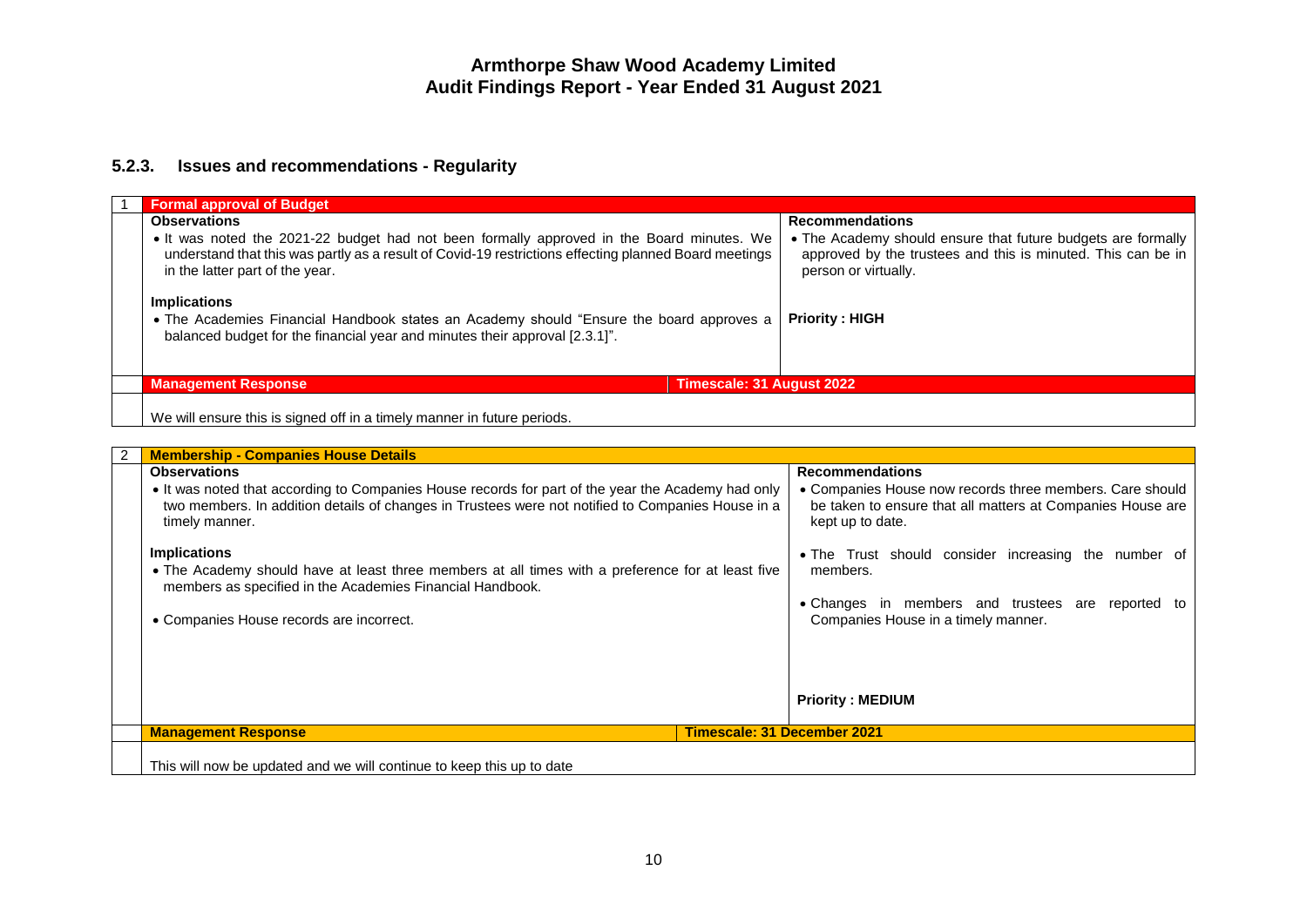# **5.2.4. Status of previous recommendations – Regularity**

| <b>Purchase of alcohol</b>                                                                                                                                                                       |                             |                                                                         |
|--------------------------------------------------------------------------------------------------------------------------------------------------------------------------------------------------|-----------------------------|-------------------------------------------------------------------------|
| <b>Observations</b>                                                                                                                                                                              |                             | <b>Recommendations</b>                                                  |
| • It was noted that alcohol was purchased on 16 July 2020 totalling £54 for a raffle prize. This was<br>purchased by a member of staff and reimbursed through the payroll.                       |                             | • It should be ensured that alcohol is not purchased by the<br>academy. |
| <b>Implications</b>                                                                                                                                                                              |                             |                                                                         |
| . This is irregular spending and poor use of funds and not in compliance with Section 5.5 of the<br>Academies Financial Handbook relating to 'Novel, Contentious and Repercussive Transactions'. |                             | <b>Priority: HIGH</b>                                                   |
| <b>Management Response</b>                                                                                                                                                                       | Timescale: 31 December 2020 |                                                                         |
| Noted. No alcohol, regardless of price to be purchased by school in the future.                                                                                                                  |                             |                                                                         |
| <b>Update 2021:</b> No issues in this area during the year to 31 August 2021                                                                                                                     |                             |                                                                         |

| <b>Monthly management accounts</b>                                                                                                                                                                                       |                                                                                                         |
|--------------------------------------------------------------------------------------------------------------------------------------------------------------------------------------------------------------------------|---------------------------------------------------------------------------------------------------------|
| <b>Observations</b>                                                                                                                                                                                                      | <b>Recommendations</b>                                                                                  |
| • It was noted that the monthly management accounts were not prepared and shared with the trustees<br>during the Covid-19 lockdown period.                                                                               | • It should be ensured that management accounts are prepared<br>every month in accordance with the AFH. |
| <b>Implications</b>                                                                                                                                                                                                      |                                                                                                         |
| • This has meant that the budget was not properly monitored during the lockdown period, which is<br>not in compliance with Section 2.18 of the Academies Financial handbook relating to 'Main Financial<br>Requirements' | <b>Priority: HIGH</b>                                                                                   |
| <b>Management Response</b>                                                                                                                                                                                               | Timescale: 31 December 2020                                                                             |
| Whilst governors were updated verbally during the lockdown period, we will ensure monthly management accounts are now provided in a timely manner.                                                                       |                                                                                                         |
| <b>Update 2021:</b> No issues in this area during the year to 31 August 2021                                                                                                                                             |                                                                                                         |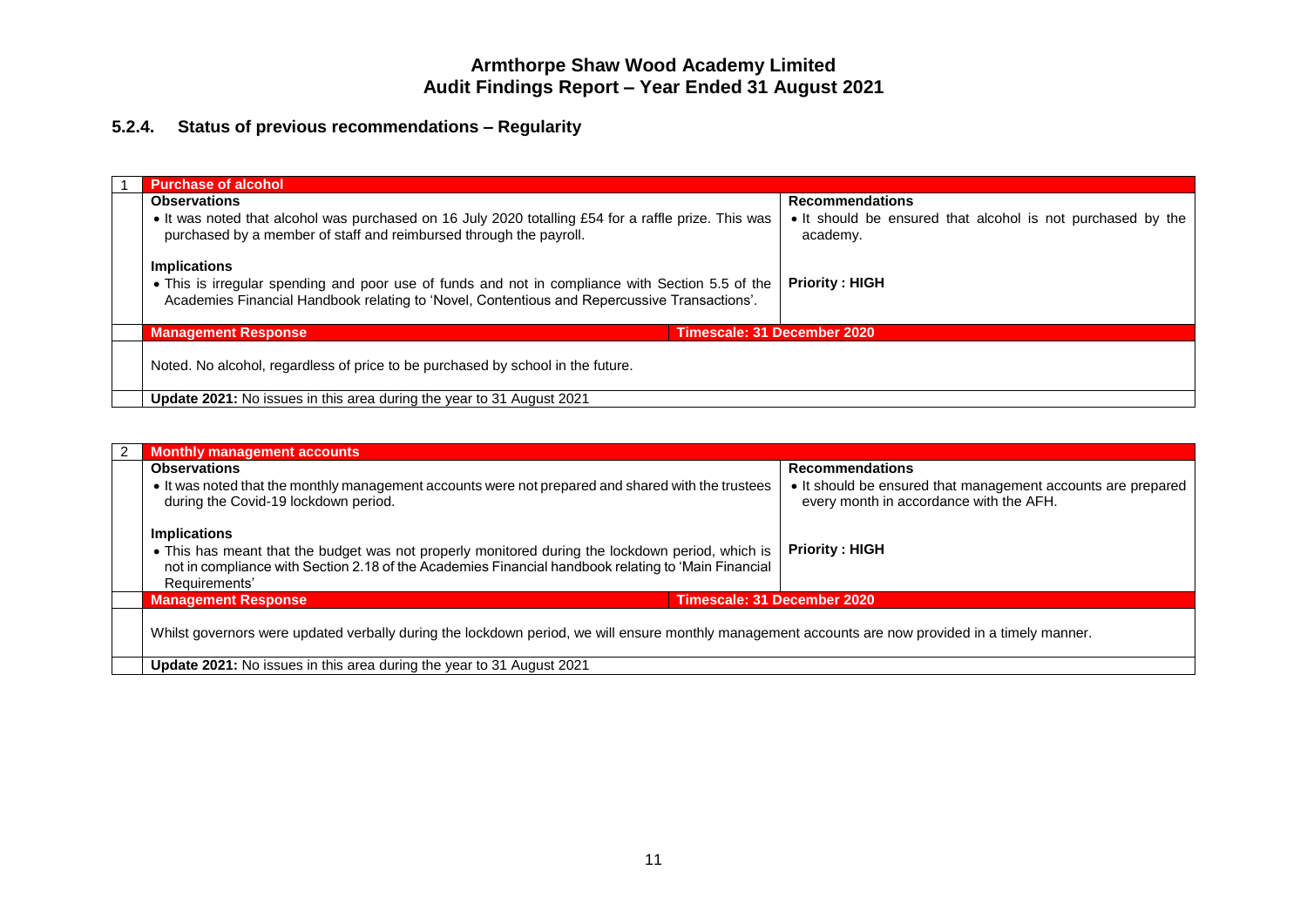# **Appendix 1 – Surplus/Deficit reconciliation**

Set out below are the identified audit misstatements and other items that have been adjusted in the financial statements, showing a reconciliation between the deficit per the trial balance presented for audit and that reported in the final draft of the financial statements.

| Surplus per academy's trial balance               | £'000<br>171 |
|---------------------------------------------------|--------------|
| Adjustments:                                      |              |
| Local Government Pension Scheme FRS102 adjustment | (126)        |
| Local Government Pension Scheme actuarial loss    | (231)        |
| CIF loan from income                              | (10)         |
| Salix loan from income                            | (38)         |
| Capital grant receivable                          | 127          |
| Rewiring accrual                                  | (322)        |
| Deficit per statutory financial statements        | 429          |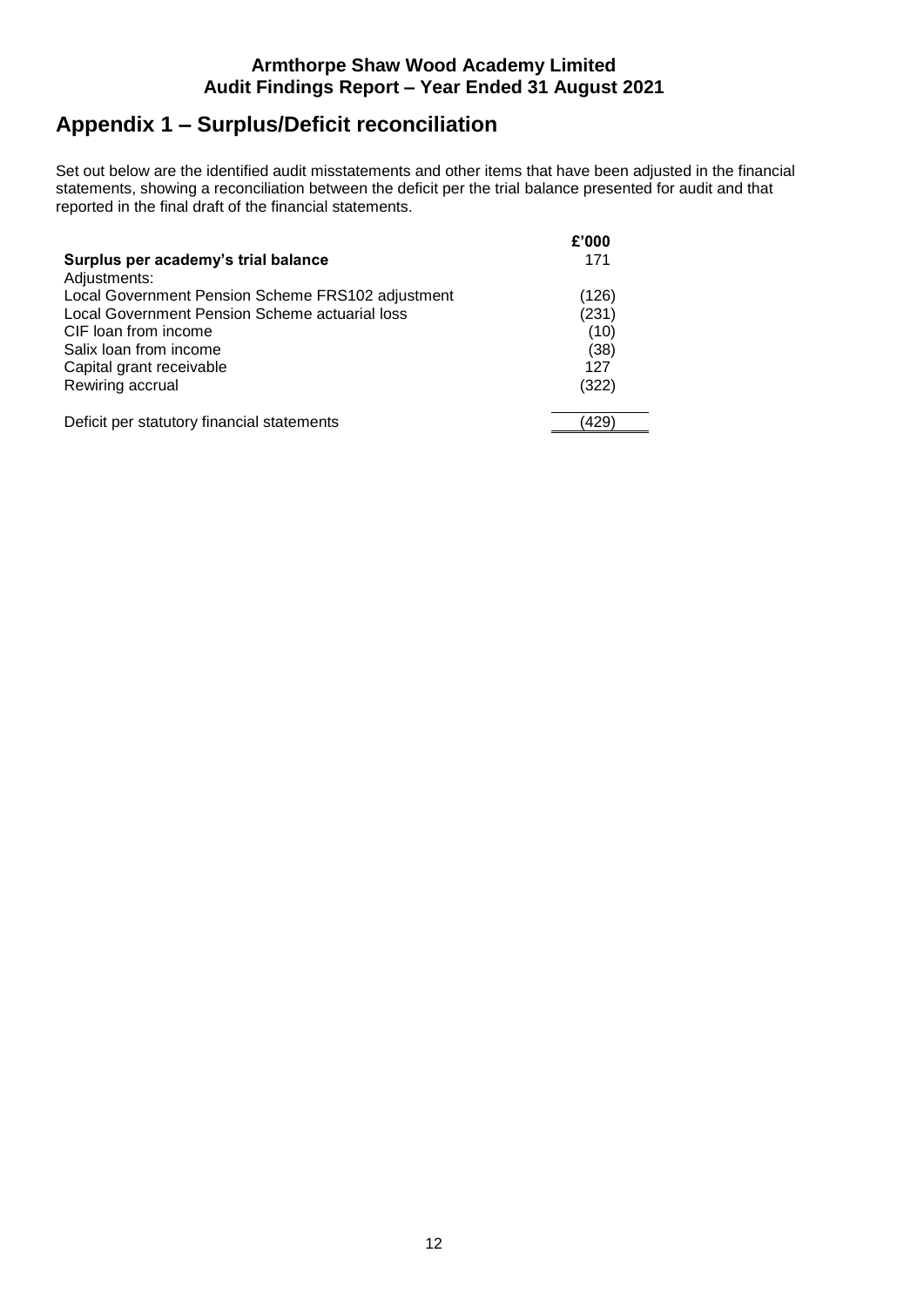# **Appendix 2 – Unadjusted misstatements**

There were no unadjusted misstatements above the level of "clearly trivial".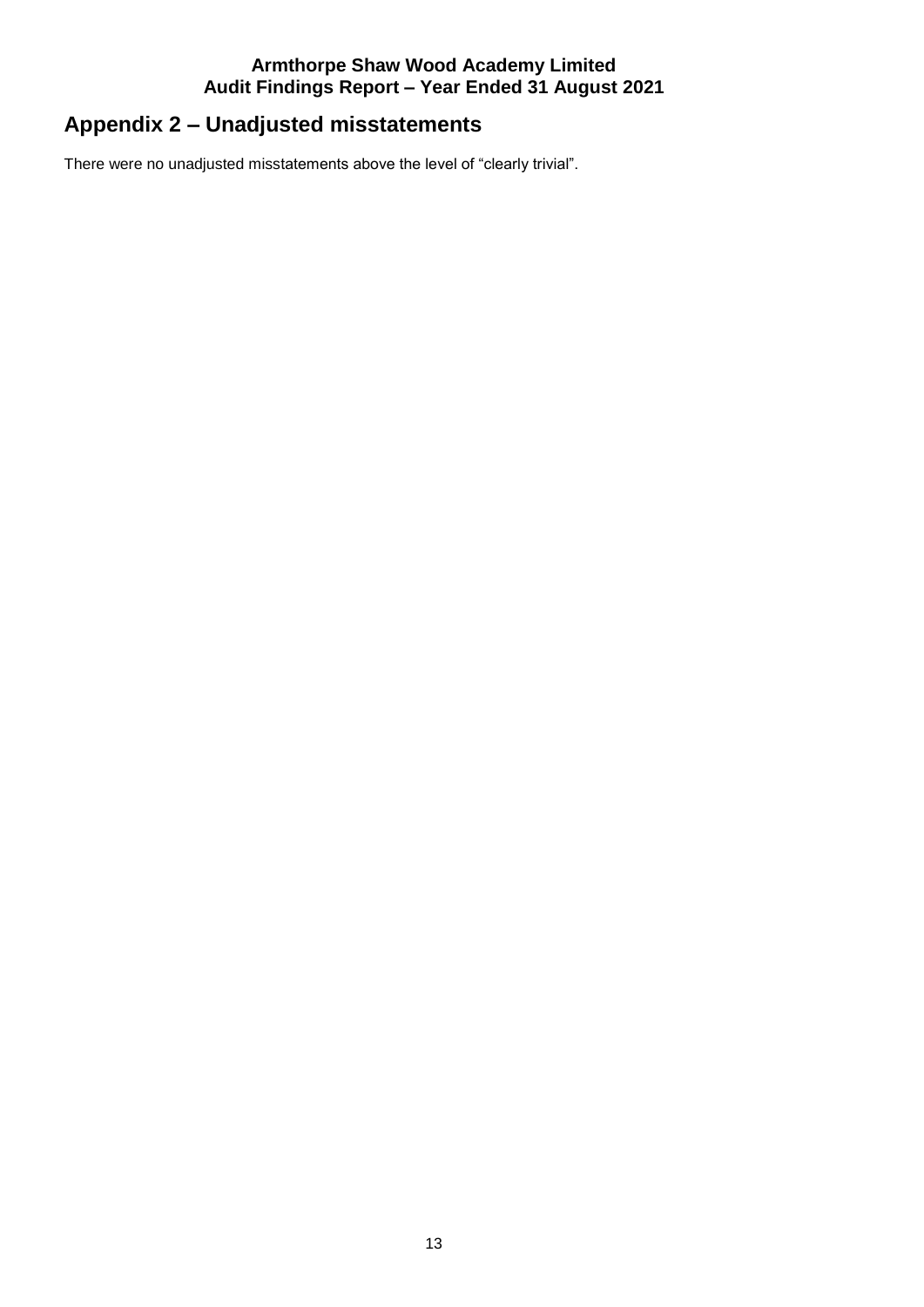# **Appendix 3 – other findings from the audit**

## **3.1 Views on significant qualitative aspects of accounting practice and financial reporting**

### **Accounting policies**

We have reviewed the accounting policies selected and operated. The academy trust has followed the standard policies common to most academy trusts and set out in the Academy Accounts Direction. No significant issues have been identified.

### **Accounting estimates and judgements**

The estimates and assumptions that have a significant risk of causing a material adjustment to the carrying amounts of assets and liabilities within the next financial year, and the areas of judgement critical to the academy trust's financial statements are noted below.

### *Local Government Pension Scheme (LGPS)*

Details of the major assumptions used by the actuary in his calculations are shown in the Pension and Similar Obligations note in the accounts.

We have considered these assumptions and judgements and no significant issues have been identified.

### *Depreciation*

Details of the depreciation rates applied are shown in the Accounting Policies note in the accounts.

We have considered these rates and no significant issues have been identified.

### *Buildings Valuation*

Buildings have been independently valued on a depreciated replacement cost basis or market value if new.

We have considered the values and no significant issues have been identified.

### *Going Concern*

The trustees' assessment of going concern is set out in the Accounting Policies note in the accounts.

We have considered this assessment and no significant issues have been identified.

### **Financial Statement Disclosures**

We have nothing to report in respect of disclosures, as they are in line with the Academy Accounts Direction 2020/21.

### **3.2 Significant difficulties encountered during the audit**

There were no significant difficulties encountered during the audit.

### **3.3 Significant matters arising from the audit that were discussed, or subject to correspondence with management**

No other matters noted.

### **3.4 Other matters significant to the oversight of the financial reporting process**

No other matters noted.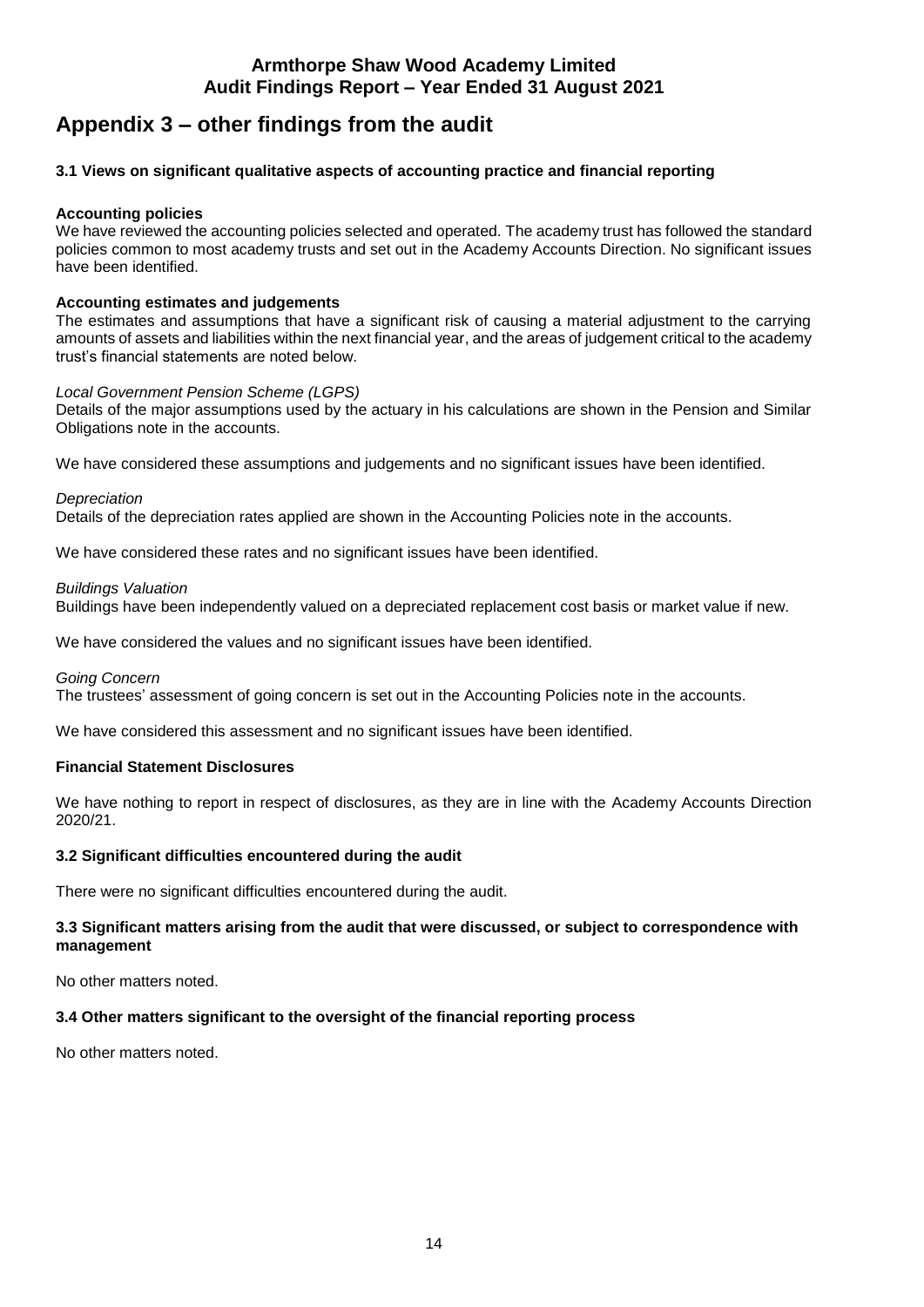# **Appendix 4 – Draft letter of representation – Audit**

Allotts Business Services Ltd Chartered Accountants Registered Auditors Sidings Court Lakeside DONCASTER DN4 5NU

Dear Sirs

The following representations are made on the basis of enquiries of management and staff with relevant knowledge and experience such as we consider necessary in connection with your audit of the academy trust's financial statements and, as relevant, your assurance engagement on regularity for the year ended 31 August 2021. These enquiries have included inspection of supporting documentation where appropriate and are sufficient to satisfy us that we can make each of the following representations. All representations are made to the best of our knowledge and belief.

#### **General**

- 1 We have fulfilled our responsibilities as trustees as set out in the terms of your engagement letter dated 16 September 2020 under the Companies Act 2006 for preparing financial statements in accordance with applicable law and United Kingdom Accounting Standards (United Kingdom Generally Accepted Accounting Practice), for being satisfied that they give a true and fair view and for making accurate representations to you.
- 2 All the transactions undertaken by the academy trust have been properly reflected and recorded in the accounting records.
- 3 All the accounting records have been made available to you for the purpose of your audit and regularity assurance engagement. We have provided you with unrestricted access to all appropriate persons within the academy trust, and with all other records and related information requested, including minutes of all management and trustee meetings and correspondence with the Education and Skills Funding Agency, Department for Education and the Charity Commission.
- 4 The financial statements are free of material misstatements, including omissions.
- 5 The effects of uncorrected misstatements are immaterial both individually and in total. In particular, we confirm that the financial statements should not be amended for the misstatements set out your Audit Findings Report.
- 6 We are aware that you provide non-audit services. We understand that PAASE (Provisions Available for Audits of Small Entities) has been applied to permit financial statements production. Therefore we are satisfied that the potential threats to independence are small so non-audit services may continue
- 7 The effects of other uncorrected misstatements are immaterial both individually and in total as noted in Appendix 2 of your Audit Findings Report.

#### **Internal control and fraud**

- 8 We acknowledge our responsibility for the design, implementation and maintenance of internal control systems to prevent and detect fraud and error and which conform to the requirements both of propriety and good financial management. We have disclosed to you the results of our risk assessment that the financial statements may be misstated as a result of fraud.
- 9 We have disclosed to you all instances of known or suspected fraud affecting the entity involving management, employees who have a significant role in internal control or others that could have a material effect on the financial statements.
- 10 We have also disclosed to you all information in relation to allegations of fraud or suspected fraud affecting the entity's financial statements communicated by current or former employees, analysts, regulators or others.

#### **Assets and liabilities**

- 11 The academy trust has satisfactory title to all assets and there are no liens or encumbrances on the academy trust's assets, except for those that are disclosed in the notes to the financial statements.
- 12 All actual liabilities, contingent liabilities and guarantees given to third parties have been recorded or disclosed as appropriate.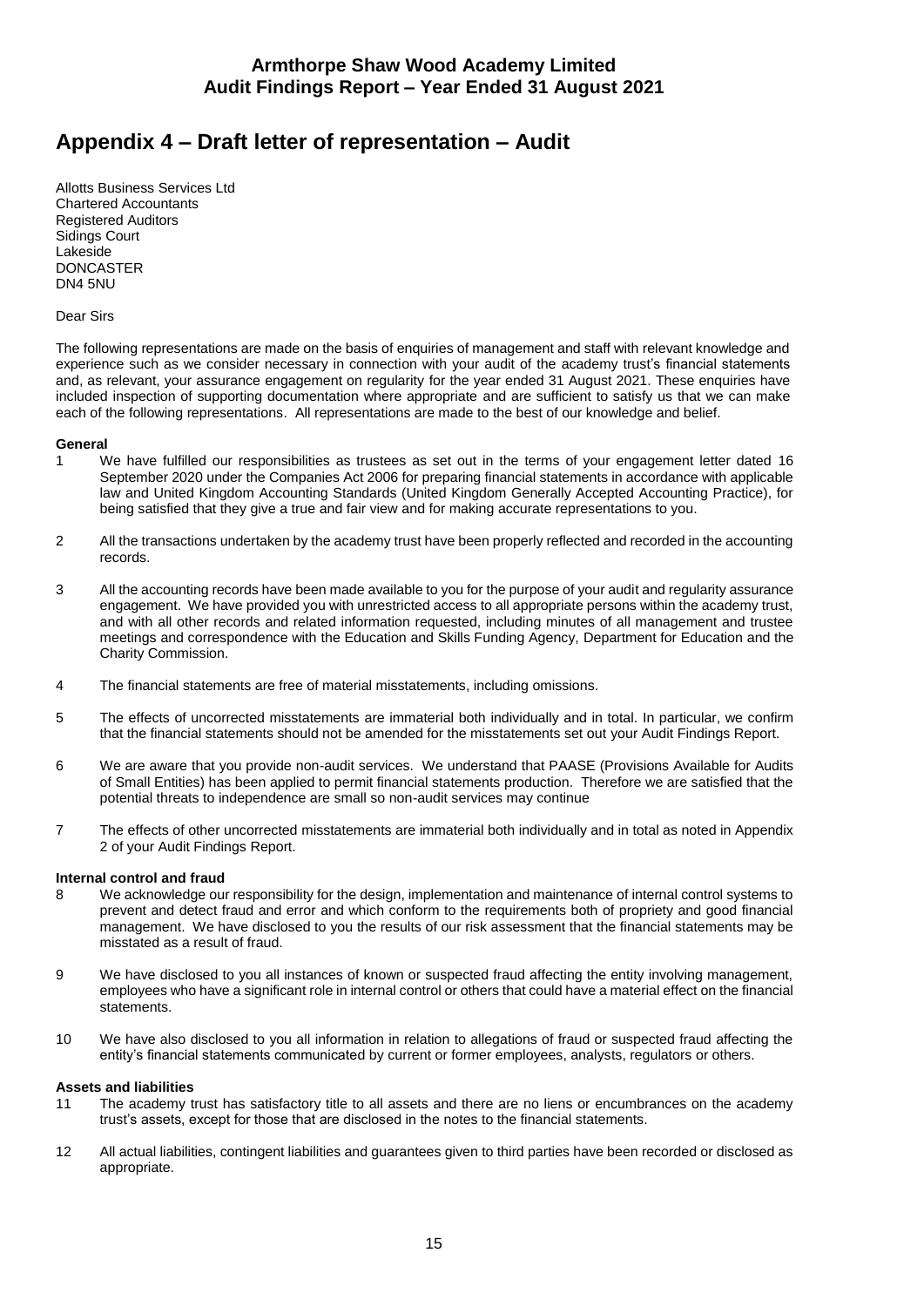13 We have no plans or intentions that may materially alter the carrying value and where relevant the fair value measurements or classification of assets and liabilities reflected in the financial statements.

#### **Accounting estimates**

14 The methods, data and significant assumptions used by us in making accounting estimates and their related disclosures are appropriate to achieve recognition, measurement and disclosure that is reasonable in the context of the applicable financial reporting framework

#### **Loans and arrangements**

15 The academy trust has not granted any advances or credits to, or made guarantees on behalf of directors other than those disclosed in the financial statements.

#### **Legal claims**

16 We have disclosed to you all claims in connection with litigation that have been, or are expected to be, received and such matters, as appropriate, have been properly accounted for, and disclosed in, the financial statements.

#### **Law and regulations**

17 We have disclosed to you all known instances of non-compliance or suspected non-compliance with laws and regulations whose effects should be considered when preparing the financial statements.

#### **Related parties**

18 Related party relationships and transactions, comply with the academy trust's financial regulations, relevant requirements of the Academies Financial Handbook and have been appropriately accounted for and disclosed in the financial statements. We have disclosed to you all relevant information concerning such relationships and transactions and are not aware of any other matters which require disclosure in order to comply with the requirements and guidance set out in the Companies Act 2006, the Charities SORP and the Academies Accounts Direction issued by the Education and Skills Funding Agency.

#### **Subsequent events**

19 All events subsequent to the date of the financial statements which require adjustment or disclosure have been properly accounted for and disclosed.

#### **Going concern**

20 We believe that the academy trust's financial statements should be prepared on a going concern basis on the grounds that current and future sources of funding or support will be more than adequate for the academy trust's needs. We also confirm our plans for future actions required to enable the academy trust to continue as a going concern are feasible. We have considered a period of twelve months from the date of approval of the financial statements. We believe that no further disclosures relating to the academy trust's ability to continue as a going concern need to be made in the financial statements

#### **Grants and donations**

- 21 Grants made by the Department of Education and Education and Skills Funding Agency have been applied for the purposes intended and the Accounting Officer has ensured regular and proper use and value for money of monies received from government.
- 22 All other grants, donations and other income, the receipt of which is subject to specific terms or conditions, have been notified to you. There have been no breaches of terms or conditions in the application of such income.
- 23 We confirm our previous request that the adjustments set out in appendix 1 of your Audit Findings Report be reflected in the financial statements.

We acknowledge our legal responsibilities regarding disclosure of information to you as auditors and confirm that so far as we are aware, there is no relevant audit information needed by you in connection with preparing your audit report of which you are unaware.

We confirm that so far as we are aware, there is no relevant other information needed by you in connection with preparing your reporting accountant's assurance report on regularity of which you are unaware.

Each trustee has taken all the steps that he/she ought to have taken as a trustee in order to make themself aware of any relevant audit/other information and to establish that you are aware of that information.

Yours faithfully

K Woodstones - Chair Signed on behalf of the board of trustees …… December 2021

................................................................................